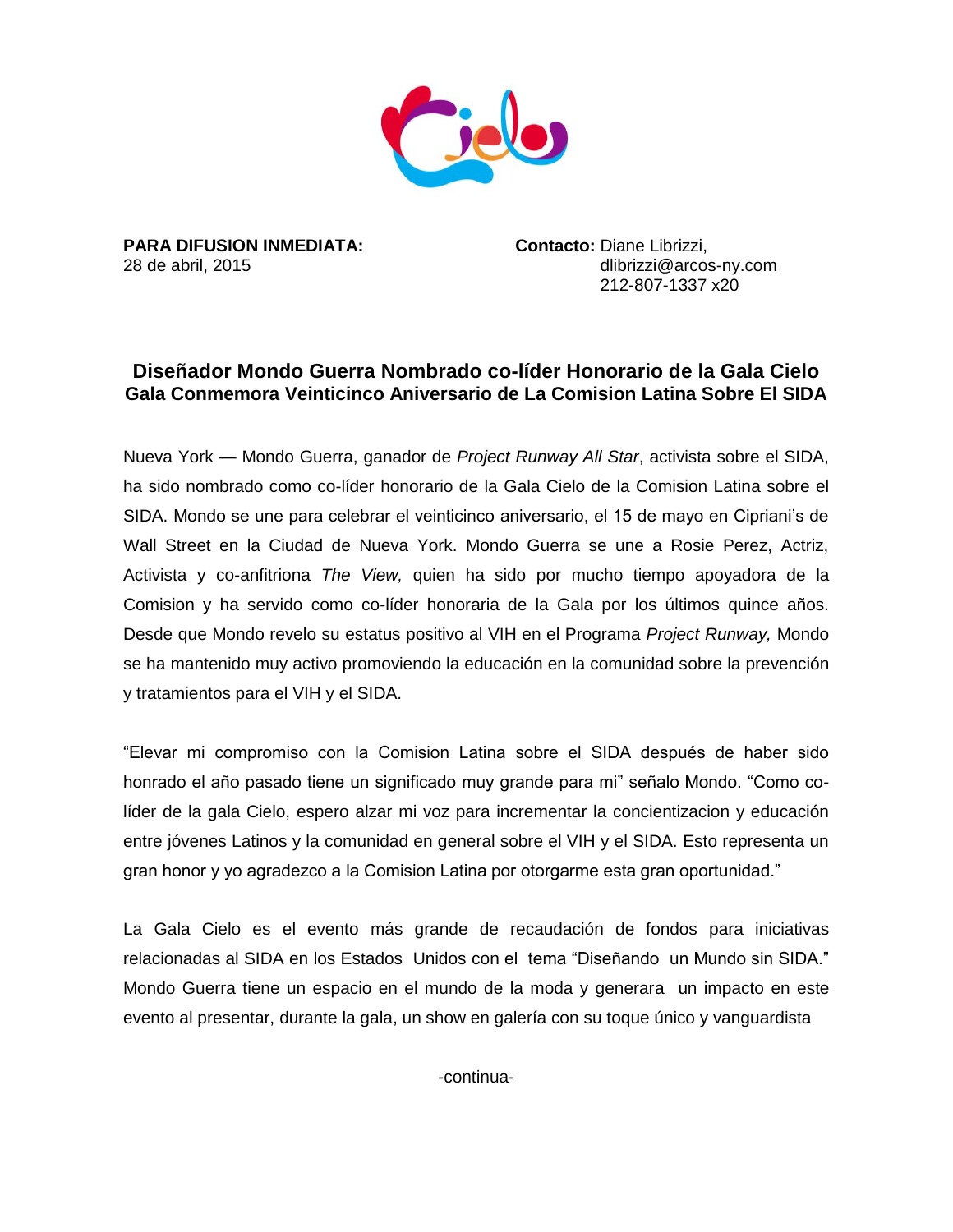"Celebrar nuestro veinticinco aniversario en un gran logro del cual nos sentimos muy orgullosos," declaro Guillermo Chacon, Presidente de la Comision Latina sobre el SIDA. "Contar con Mondo Guerra como co-líder de la Gala Cielo 2015, promoverá entusiasmo y apoyo para la gala en el mundo del entretenimiento y de la moda. Mondo es apasionado para promover el apoyo a iniciativas sobre el VIH/SIDA en la comunidad Latina y para comunicar la importancia sobre la educación, concientizacion, y comprensión sobre estos temas."

Los fondos recaudados en la Gala Cielo permitirán a la Comision Latina continuar proveyendo servicios vitales y críticos para miles en sus programas e iniciativas innovadoras, y millones más a través del mercadeo social educativo, concientizador de alcance comunitario, así como campañas bilingües sobre la educación relacionada al tratamiento del VIH.

Para más información acerca de Cielo o de la Comision Latina, visite [www.cielolatino.org](http://www.cielolatino.org/) ó [bit.ly/CieloGala2015](../../Mondo%20Release/bit.ly/CieloGala2015) para contribuir a esta causa.

###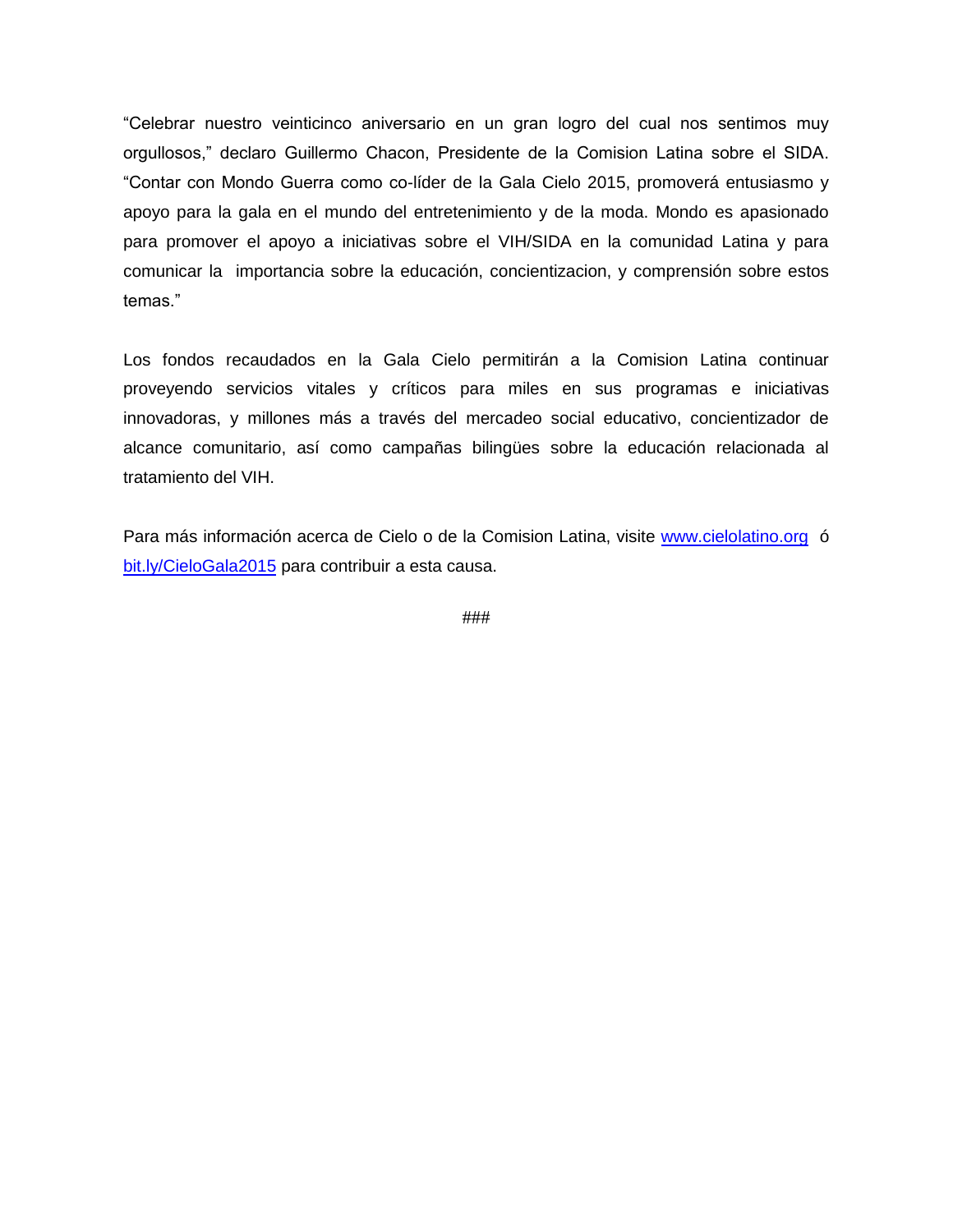

**FOR IMMEDIATE RELEASE: Contact:** Diane Librizzi,

April 15, 2015 **dibrizzi@arcos-ny.com** 212-807-1337 x20

## **DESIGNER MONDO GUERRA NAMED HONORARY CO-CHAIR OF CIELO 2015 Annual Gala Commemorates 25th Anniversary of the Latino Commission on AIDS**

New York — Mondo Guerra, Project Runway All Star Winner and HIV/AIDS activist, has been named honorary co-chair of the 2015 *Cielo* gala by the Latino Commission on AIDS, which will celebrate its 25<sup>th</sup> anniversary at the event on May 15, 2015 at Cipriani Wall Street in New York City. He joins Rosie Perez, actress, activist and co-host of The View who has been a long-time supporter of the Commission and has served as honorary co-chair of the gala for the last 15 years. Since revealing his HIV positive status on Project Runway, Mr. Guerra has been active in community education about the prevention and treatment of HIV and AIDS.

"Elevating my commitment to the Latino Commission on AIDS after being honored at last year's gala means a lot to me personally," said Mr. Guerra. "As co-chair of the Cielo gala, I hope to raise my voice to increase awareness and education among Latino youth and the community in general about HIV/AIDS. This is truly an honor and I thank the Commission for bestowing this position on me."

*Cielo,* the largest fundraiser for Latino/Hispanic AIDS initiatives in the U.S, will continue with its theme *"Designing a World Without AIDS"* for the 2015 event. Mr. Guerra's place in the world of fashion will make an impact on the event, as he will present a gallery show of his unique and avant-garde fashion at the gala.

-more-